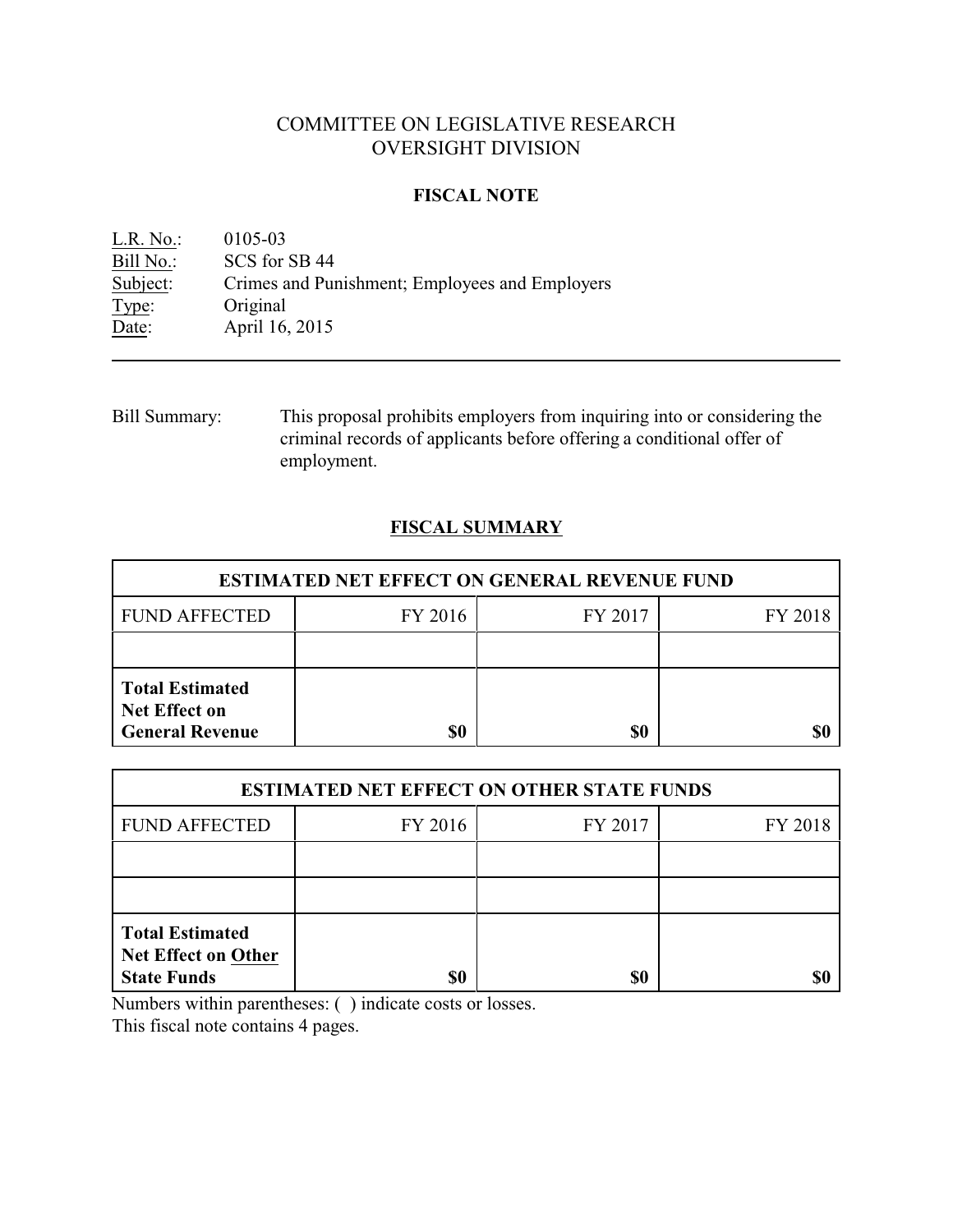L.R. No. 0105-03 Bill No. SCS for SB 44 Page 2 of 4 April 16, 2015

| <b>ESTIMATED NET EFFECT ON FEDERAL FUNDS</b>                        |         |         |         |  |
|---------------------------------------------------------------------|---------|---------|---------|--|
| <b>FUND AFFECTED</b>                                                | FY 2016 | FY 2017 | FY 2018 |  |
|                                                                     |         |         |         |  |
|                                                                     |         |         |         |  |
| <b>Total Estimated</b><br>Net Effect on All<br><b>Federal Funds</b> | \$0     | \$0     |         |  |

| <b>ESTIMATED NET EFFECT ON FULL TIME EQUIVALENT (FTE)</b>    |         |         |         |  |
|--------------------------------------------------------------|---------|---------|---------|--|
| <b>FUND AFFECTED</b>                                         | FY 2016 | FY 2017 | FY 2018 |  |
|                                                              |         |         |         |  |
|                                                              |         |         |         |  |
| <b>Total Estimated</b><br><b>Net Effect on</b><br><b>FTE</b> |         |         |         |  |

 $\Box$  Estimated Net Effect (expenditures or reduced revenues) expected to exceed \$100,000 in any of the three fiscal years after implementation of the act.

| <b>ESTIMATED NET EFFECT ON LOCAL FUNDS</b> |         |         |         |
|--------------------------------------------|---------|---------|---------|
| <b>FUND AFFECTED</b>                       | FY 2016 | FY 2017 | FY 2018 |
| Local Government                           | \$0     | \$0     | \$0     |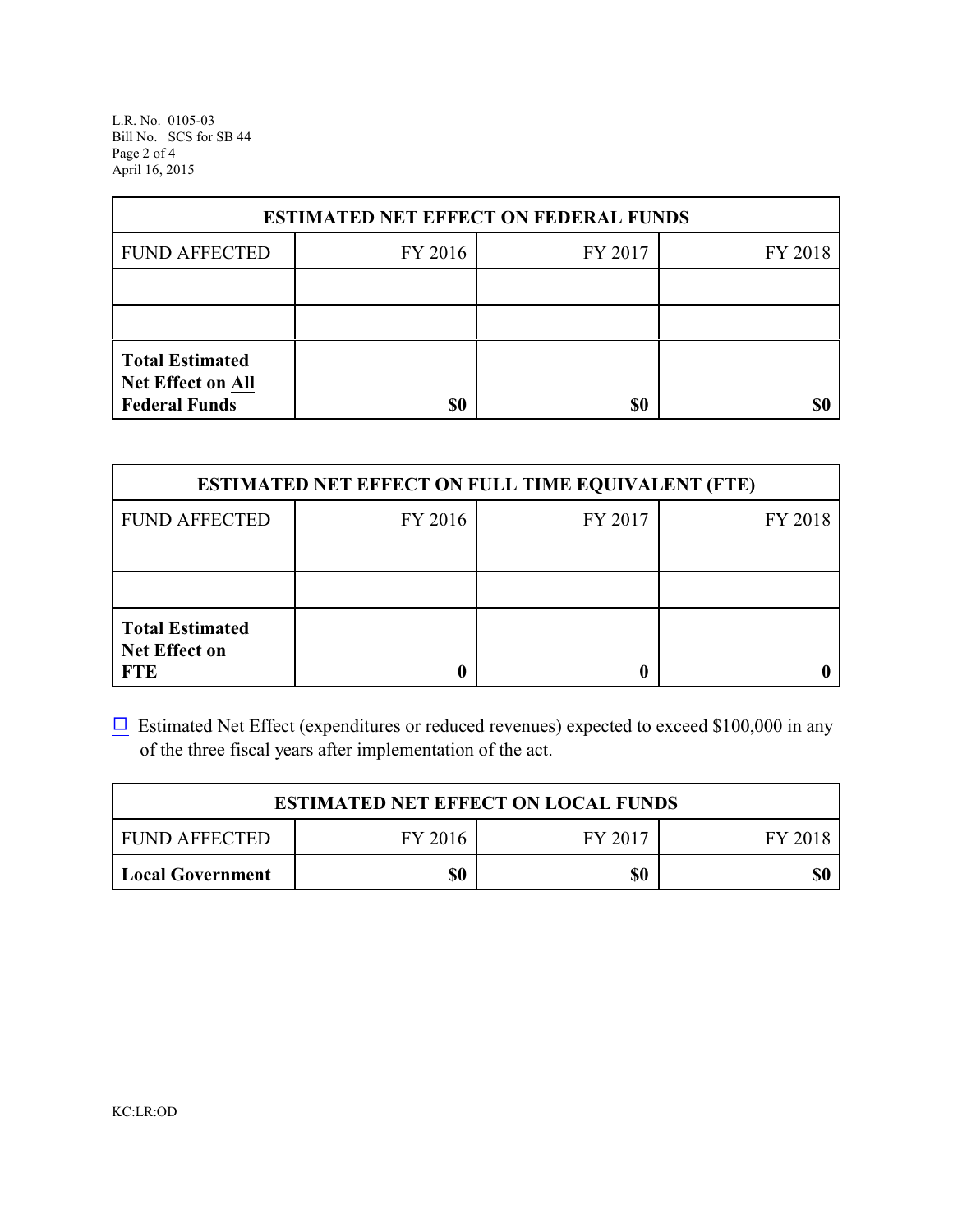L.R. No. 0105-03 Bill No. SCS for SB 44 Page 3 of 4 April 16, 2015

#### **FISCAL ANALYSIS**

#### ASSUMPTION

Officials from the **Department of Labor and Industrial Relations** state it is assumed that the Missouri Commission on Human Rights (MCHR) could absorb the increase in complaints with existing resources. However, if the number of cases were significant or additional legislation was enacted which increased other types of MCHR complaints, the impact would be substantial enough that MCHR could not absorb the cost without additional resources.

Officials from the **Office of Administration** - **Division of Personnel** state currently criminal record information is captured in both the Electronic Application System (EASe) application pages and Management Application Information Resource System (MAIRS) application screens for all applicants who apply through EASe. Some employment positions require disclosure of criminal records by law; OA-Personnel assumes it would continue to collect criminal record information for those positions, but would be prohibited from collecting such information for other positions. Therefore, ITSD would have to convert and store existing data by job classification rather than by application. The cost to convert the system by job classification rather than by application would cost \$10,935 and take approximately 146 work hours to complete.

For fiscal note purposes, **Oversight** will assume OA-ITSD could implement this proposal with existing resources. If this proposal would create an unanticipated additional workload or if multiple proposal are implemented which would require more staffing than anticipated, OA-ITSD could request resources through the budget process.

Officials from the **Missouri Department of Conservation** assume the proposal will have no fiscal impact on their organization.

In response to a previous version, officials from the **Department of Transportation** assumed the proposal would have no fiscal impact on their organization.

In response to a previous version, officials from the **City of Kansas City** stated the cost to the city would be relatively low because the city already does not request this information until the applicant is one of few for final consideration. The city would have to further limit the inquiry until an actual offer of employment. The actual amount of potential cost cannot be determined.

**Oversight** assumes the City of Kansas City could absorb the costs related to this proposal.